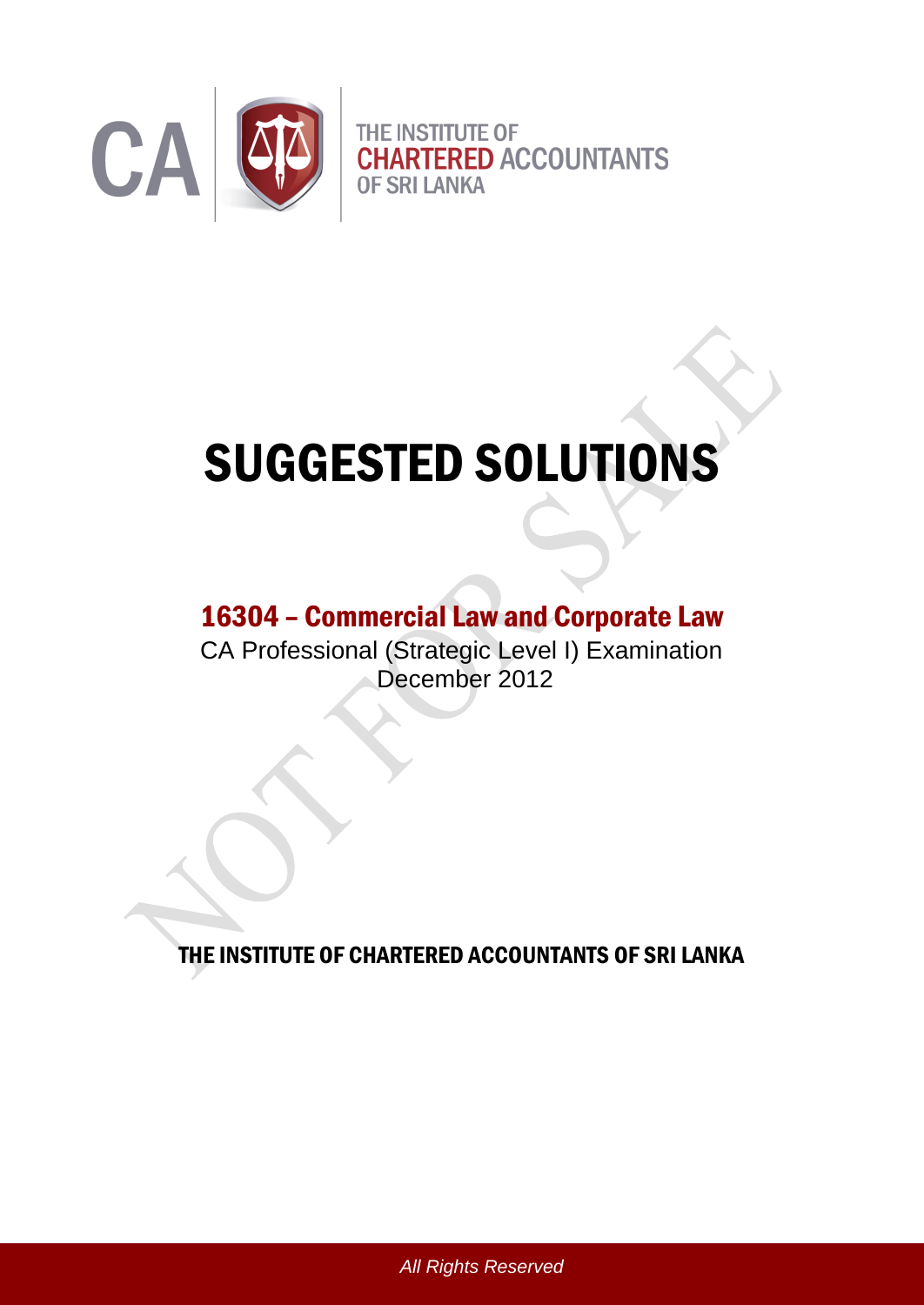(a)

- 1) For a contract to be valid parties must fulfill the basic requirements, Eg:- Offer, Acceptance, Consideration, Legality, Intention and Capacity of the parties.
- 2) Offer is the willingness of a party to enter into a contract, and the offer must be communicated to the offeree by the offeror.
- 3) Once the offeror makes an offer to the offeree and if the offeree accepts, it will form a valid acceptance.
- 4) And also if the offeror states that he will keep the offer open for a specific period he has to keep such offer open for that particular period.
- 5) Before acceptance the offeror can withdraw or revoke his offer, but such withdrawal or revocation has to be communicated to the offeree.
- 6) The communication of such revocation of the offer to the offeree, can be done either by the offeror by or any other person.

#### E.g. In *DICKINSON v DODDS*

- *Dodds offered in writing to sell some property to Dickinson, the offer 'to be left over until Friday'. Dickinson decided to buy the property, but before he could accept he heard on Thursday from a third party that Dodds had sold the property to someone else. Dickinson immediately accepted the original offer, and later sought an order to enforce the sale on the grounds that Dodds had not expressly revoked the offer made to him, thus leaving it opened to him to accept.*
- *Held- Court decided that the revocation was properly communicated to the offeree before acceptance.*
- 7) In the question, on 1<sup>st</sup> January 2012 Peter has made an offer to Jane to sell his motor car for Rs 2.5Mn. and he has agreed to keep the offer open for 5 days.
- 8) It is clear that there is a valid offer which is opened for 5 days.
- 9) What is required is to see whether there is a proper revocation of the offer, and whether such revocation has been properly communicated to the offeree prior to the 5 days period.
- 10) On 2<sup>nd</sup> January 2012, Peter has informed Kevin, a trusted friend of Jane's, that he is selling the vehicle to Richard, and this was communicated to Jane by Kevin on the same day.
- 11) Since it has been properly communicated to Jane we can say that there is a proper revocation from the offeror. (Dickinson v Dodds)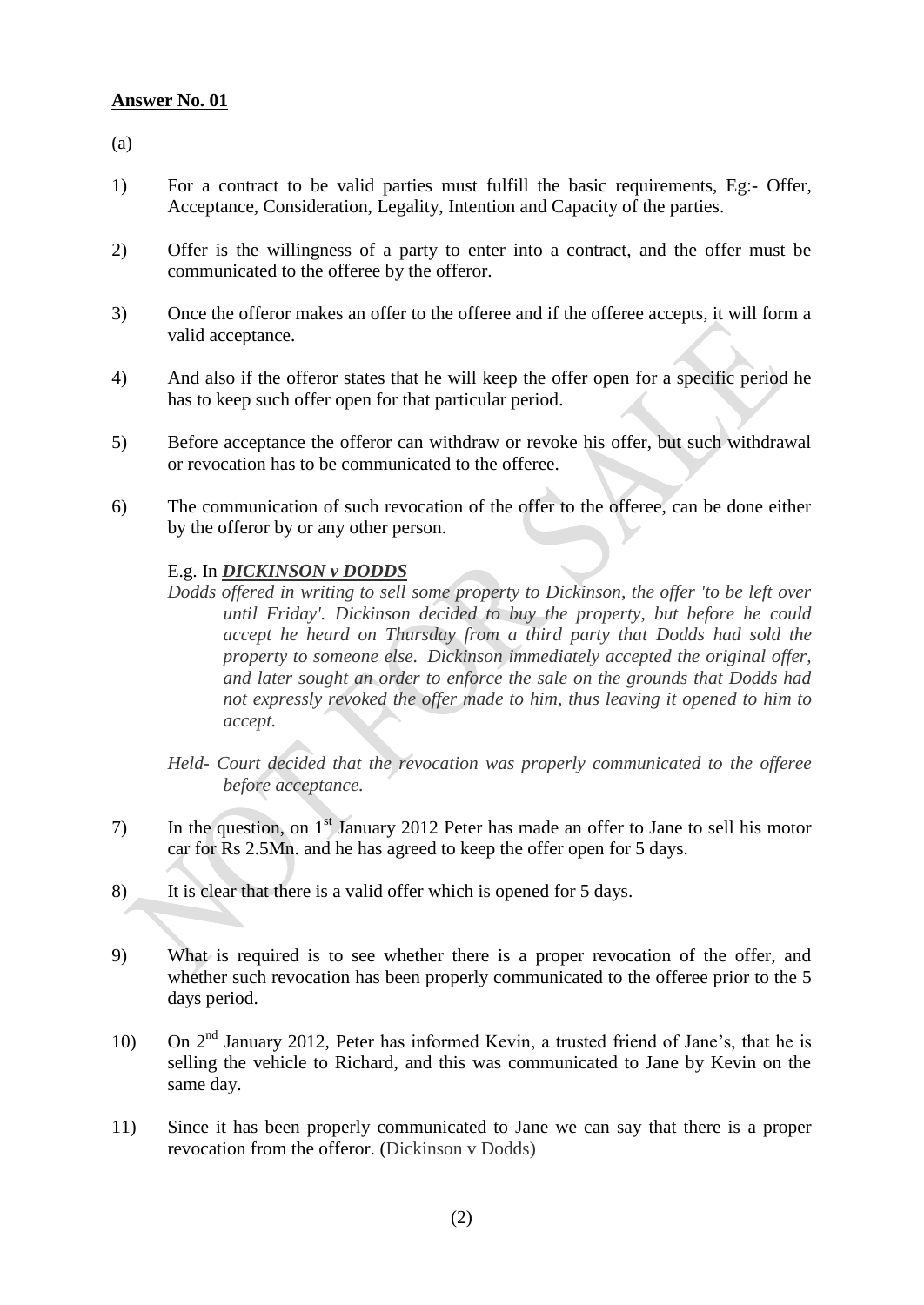- 12) Thereafter Jane cannot accept the offer since it is already revoked by the offeror, and revocation of which had been properly communicated to her.
- 13) Therefore Jane cannot maintain any case against Peter for a breach of contract for not selling the vehicle to her for Rs. 2.5Mn.

(7 marks)

- (b)
- 1) If Jane did not receive any message from Kevin, there is **no proper revocation**  communicated to Jane from the offeror, Peter.
- 2) In such a scenario if Jane has accepted the offer before the expiry period of 5 days there is a **valid acceptance**.
- 3) Accordingly since there is a valid acceptance, Jane **can file action** against Peter for breach of contract.

(3 marks)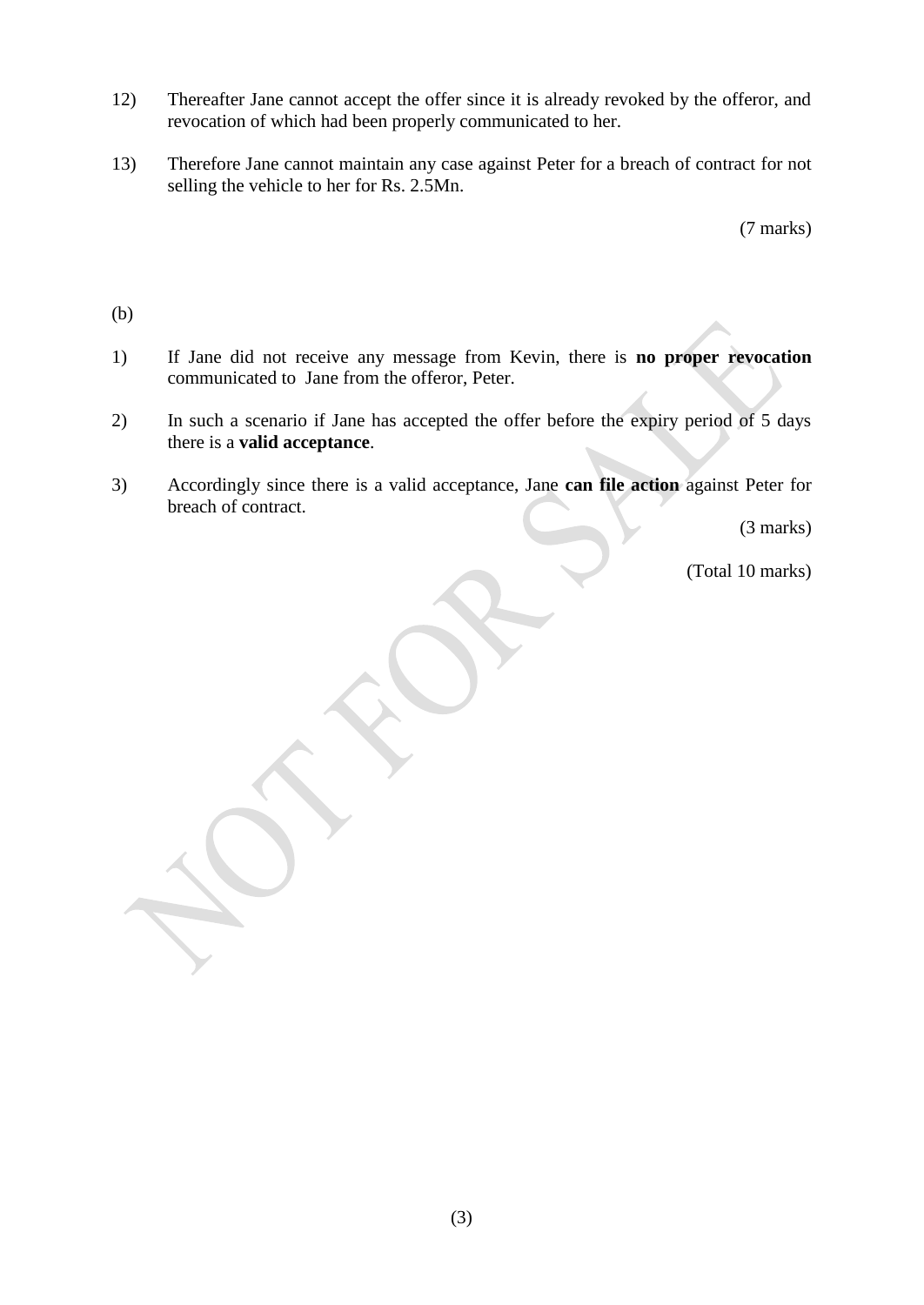(a) As per the facts given in question, Lal clearly has acted contrary to the expressed instructions of the principal, Stanley. It is established clearly that an agent is under a duty to perform the agreed undertaking according to the instructions of the principal.

Failure to carry out any such instructions will leave the agent open to an action for a breach of contract.

Turpin Vs Bilton – An agent was held liable for the loss sustained by, due to his failure to insure his principal's ship prior to its sinking.

Lal is therefore responsible for the principal Stanley, for breach of the contract.

Therefore, Lal is liable to make good the loss sustained by Stanley, and Stanley will be entitled for a minimum amount of Rs 5,000/- as damages, as the measure of damage in Law of Contracts is the difference between what was received and what should have been received had the contract been completed properly.

From the buyer's point of view he may not be aware of the internal arrangements between Stanley and Lal**.** Therefore the buyer Bernad, will not be liable to pay anything to Stanley. Nor can Stanley make the contract void since the buyer is an innocent party.

(5 marks)

(b) Agents are under a general duty, which prevents them from making any secret profit and from taking any undue benefits.

An agent, who uses his position as an agent to secure a financial advantage for him without full disclosure to his principal, is in breach of a fiduciary duty.

Failure to disclose the profit will entitle the principal to claim the profit for himself.

In the situation under consideration, there does not appear to be sufficient evidence to accuse Bernad for making of any undue influence to Lal. Therefore, Stanley cannot repudiate the contract with Bernad.

However, it is clear that Lal has made a secret profit from the transaction, and Stanley would be entitled to recover that from Lal.

> (5 marks (Total 10 marks)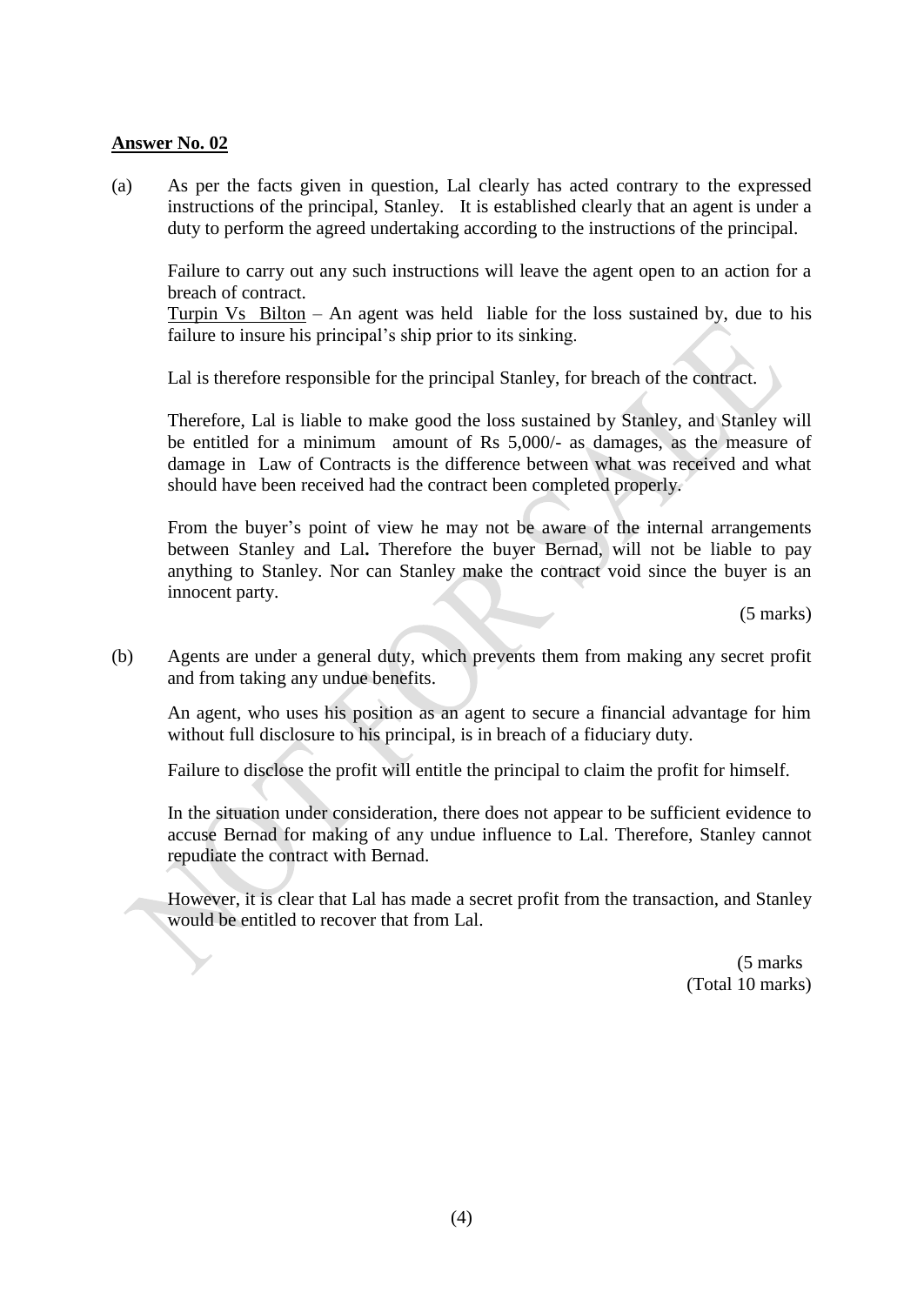(a)

- The crossing of cheques, is a special security feature used by the banking system.
- All crossed cheques should be deposited into a bank account.
- This will give an opportunity for the actual owner to identify as to who has deposited the cheque to an account if a cheque is misplaced.
- Therefore crossed cheques cannot be encashed over the counter, and they have to be deposited to a bank account.
- But a crossed cheque can be encashed over the counter if the drawer first cancels the crossing and then the payee establishes his/her identity to the satisfaction of the Bank.

(4 marks)

(b)

(i) An "Account Payee" cheque can be collected only to the account of the payee of the cheque and not to any other account. In this scenario it should be deposited to Radha Selvam's personal account which is in his name.

Radha cannot deposit the cheque drawn to his name to the account of "Auris (Pvt) Limited". Assorted Bank will not accept the cheque to the company's account. In general the collecting bank is responsible for the true owners for all the cheques it collects.

(ii) No Bank will accept a post-dated cheque for immediate deposit. This cheque can be deposited into a bank account on or after 1<sup>st</sup> February 2013 only.

(6 marks)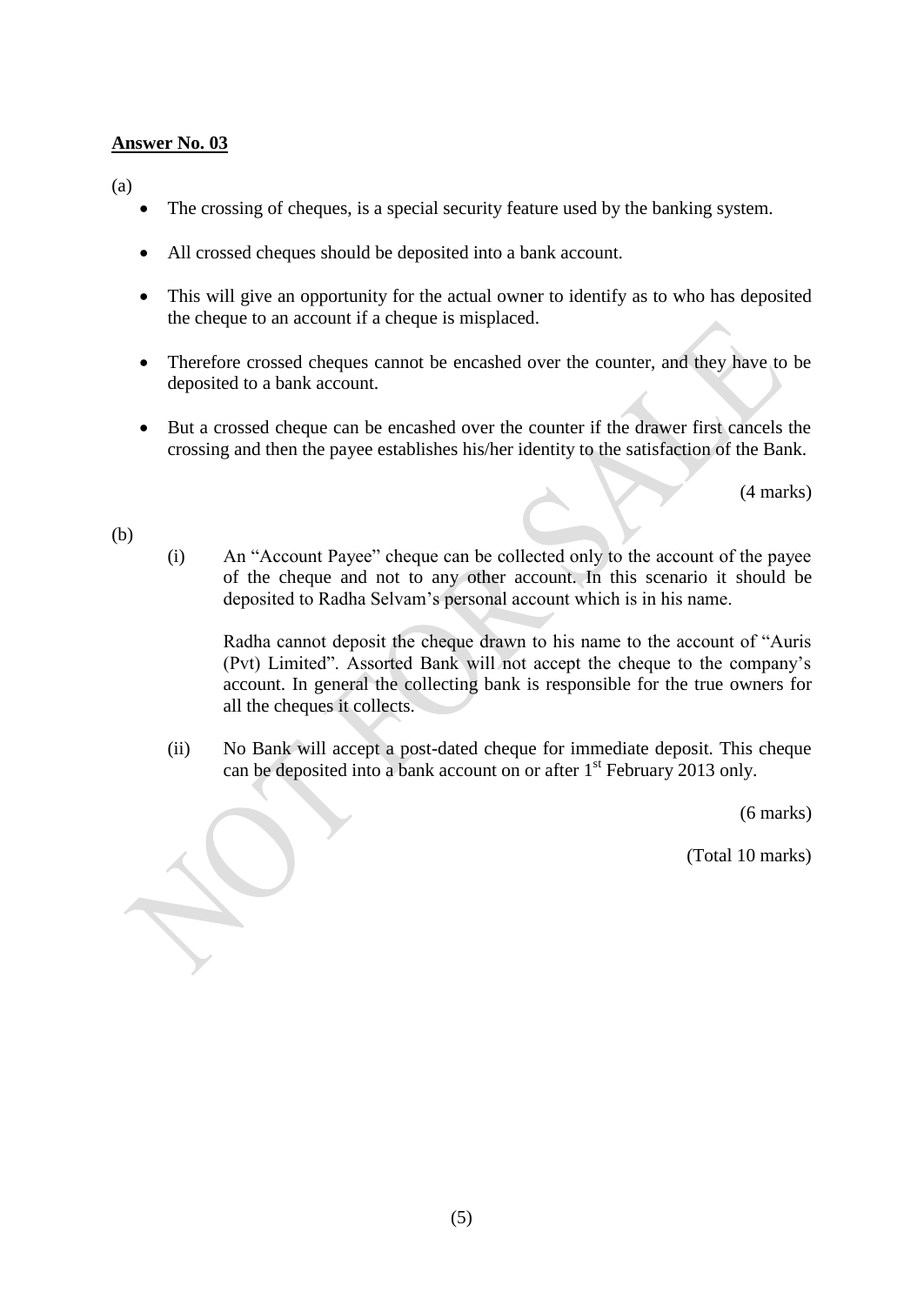(i) Compulsory arbitration is one where the parties are required to accept arbitration without any willingness on their part.

Compulsory arbitration is a non-binding, advisory dispute resolution process.

This is a process in which one or more arbitrators hear arguments, weigh evidence and issue a non-binding judgment on the merits after an expedient hearing.

The arbitrator's decision addresses only the disputed legal issues and applies legal standards. Either party may reject the ruling and request a trial de novo in court.

In the case of industrial disputes, compulsory arbitration leaves no scope for strikes and lock-outs; it deprives both the parties of their very important and fundamental rights.

(5 marks)

- (ii) **I**nstances where a partner can *apply to court for dissolution of* the partnership business are.-
	- (a) **Insanity of Partner: -** On the application of any of the partner, court may order for the dissolution of the firm if a partner has become of an unsound mind.
	- (b) **Incapacity of Partner: -** If a partner has become permanently incapable of discharging his duties and obligations then court may order for the dissolution of firm on the application of any of the partner.
	- (c) **Misconduct of Partner: -** If any partner other than the partner suing is responsible for any loss to the firm, then the court may order for the dissolution of the firm.
	- (d) **Constant breach of agreement by partner: -** The court may order for the dissolution of the firm if the partner other than the suing partner is found guilty for constant breach of agreement and it becomes impossible to continue the business with such partner.
	- (f) **Continuous Losses: -** The court may order for dissolution if the firm is continuously suffering losses and there is no more capital available for the future growth of the firm.
	- (g) **Just and Equitable: -** The court may order for dissolution on any other ground which the court thinks is just, fair and equitable. Eg:- loss of total confidence between the partners.

(5 marks)

(iii) If, an unpaid seller has exercised the right of re-sell and sell the goods, the buyer obtains a good title to them as against the original buyer.

The seller has a right to resell the goods-

where the goods are of a perishable nature;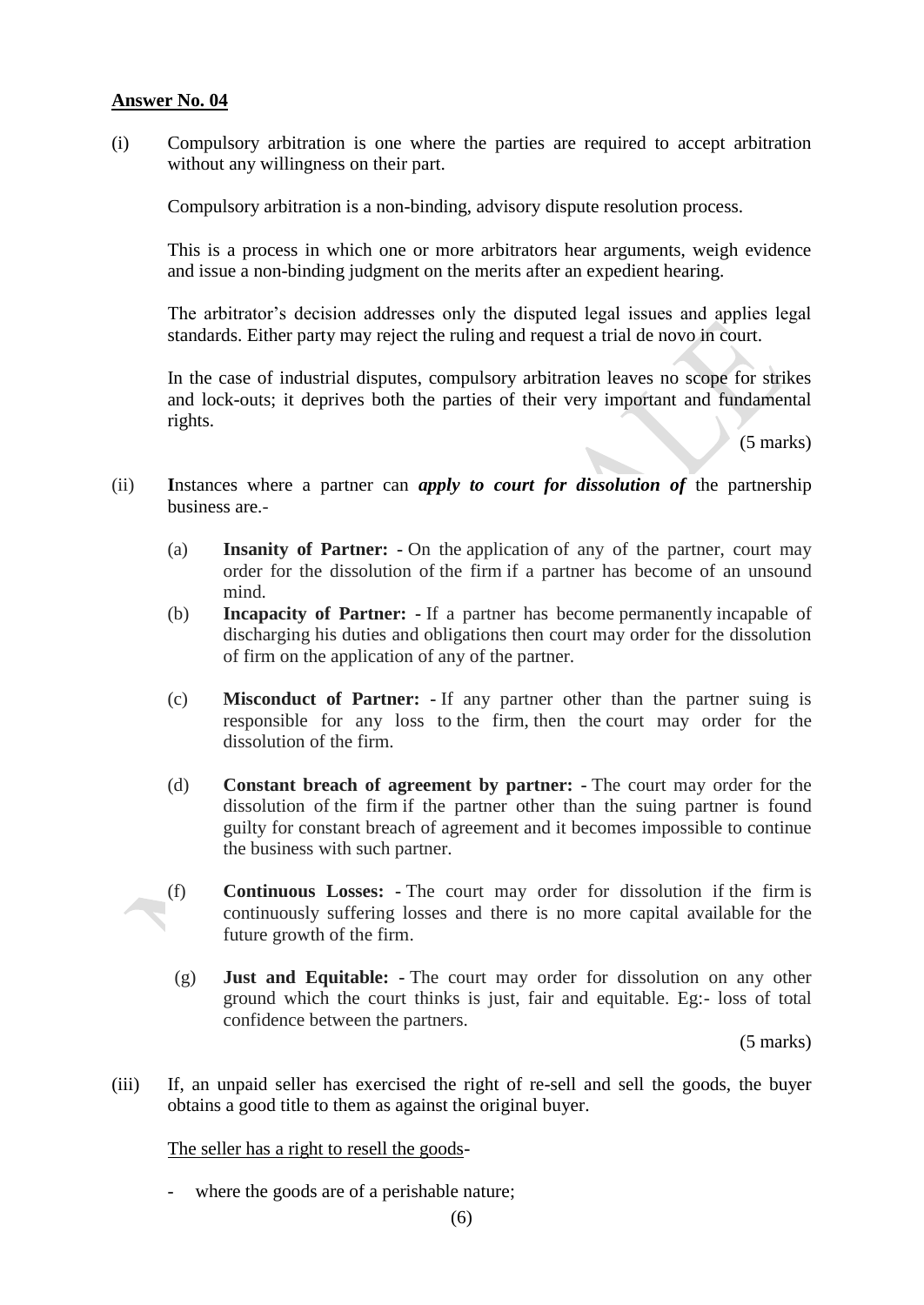- where it gives notice and the buyer does not within a reasonable time pay or tender the price;
- where the seller expressly reserves a right of resale in case the buyer makes a default.

If the seller should sustain any loss on the resale, he can recover it from the buyer as damages for breach of contract.

If he should make a profit on the resale, then he is entitled to keep the profit.

*[ Section 48 of the Sale of Goods Ordinance]* 

(5 marks)

#### (iv) The objectives of the Electronic Transactions Act are :

- (a) To facilitate domestic and international electronic commerce by eliminating legal barriers and establishing legal certainty;
- (b) To encourage the use of reliable forms of electronic commerce;
- (c) To facilitate electronic filing of documents with the government.
- (d) To promote efficiency in the delivery of government services by means of reliable forms of electronic communications;
- (e) To promote public confidence in the authenticity, integrity and reliability of data messages, electronic documents, electronic records or other communications.

(5 marks)

#### (v) The Objects of the Consumer Affairs Authority are as follows :

- 1. To protect consumers against the marketing of goods or providing services which are harmful to the lives  $&$  property of consumers.
- 2. To protect consumers against unfair trade practices
- 3. Guarantee that consumers' interest shall be given due attention.
- 4. To ensure that wherever possible consumers have sufficient access to goods  $\&$ services at competitive prices.
- 5. To seek damages against unfair trade practices, restrictive trade practices or any other form of manipulation of consumers by traders.

(5 marks) (Total 10 marks)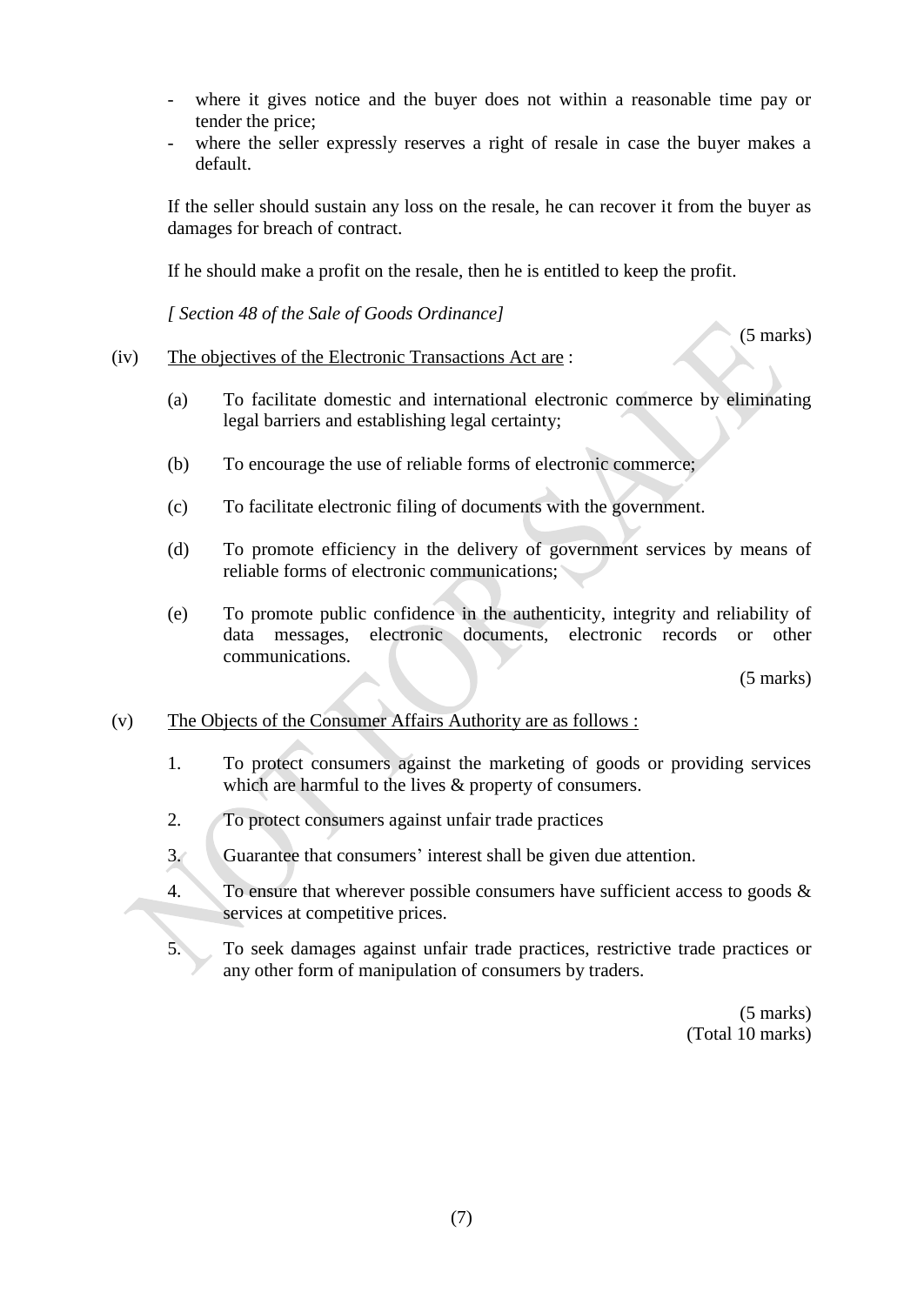(a) One of the basic principles of company law is the separateness of the company from those who own it, (the shareholders), and those who manage it, (the directors) .

The company's assets, liabilities and contracts belong to the company and not to the shareholders who own the company, nor to the directors who are its officers and agents.

Further, the company's existence is unaffected by changes in membership. Members may come and go, but the company continues unaffected, as the company has perpetual succession.

 This concept of a company as a person separate from those who compose and direct it, is the fundamental principle of company law, and distinguishes companies from sole traders and partnerships.

The principle that the company is a separate legal entity distinct from the members who compose it, was established by courts in the case of Saloman Vs Saloman, **[Salomon vs Salomon Co. Ltd. (1897) A.C. 22].** 

(4 marks)

#### (b) In the following situations the **courts can lift the veil of incorporation.**

- 1. When the company has been used as a cover for deliberate wrong doing.
- 2. When the number of members falls below the statutory minimum.
- 3. If the controlling shareholder uses the company as his agent, or if the corporate body is abused for an unlawful or improper purpose.
- 4. To prevent a fraud.
- 5. To determine a company's place of residence for the application of specific statues such as tax laws.
- 6. To prevent deliberate evasion of contractual obligations.
- 7. To promote the interests of national security, or to ensure conformity with public policy.
- 8. Legislation sometimes lifts the veil Eg:- in requiring Holding and Subsidiary Companies to prepare group accounts.

(6 marks)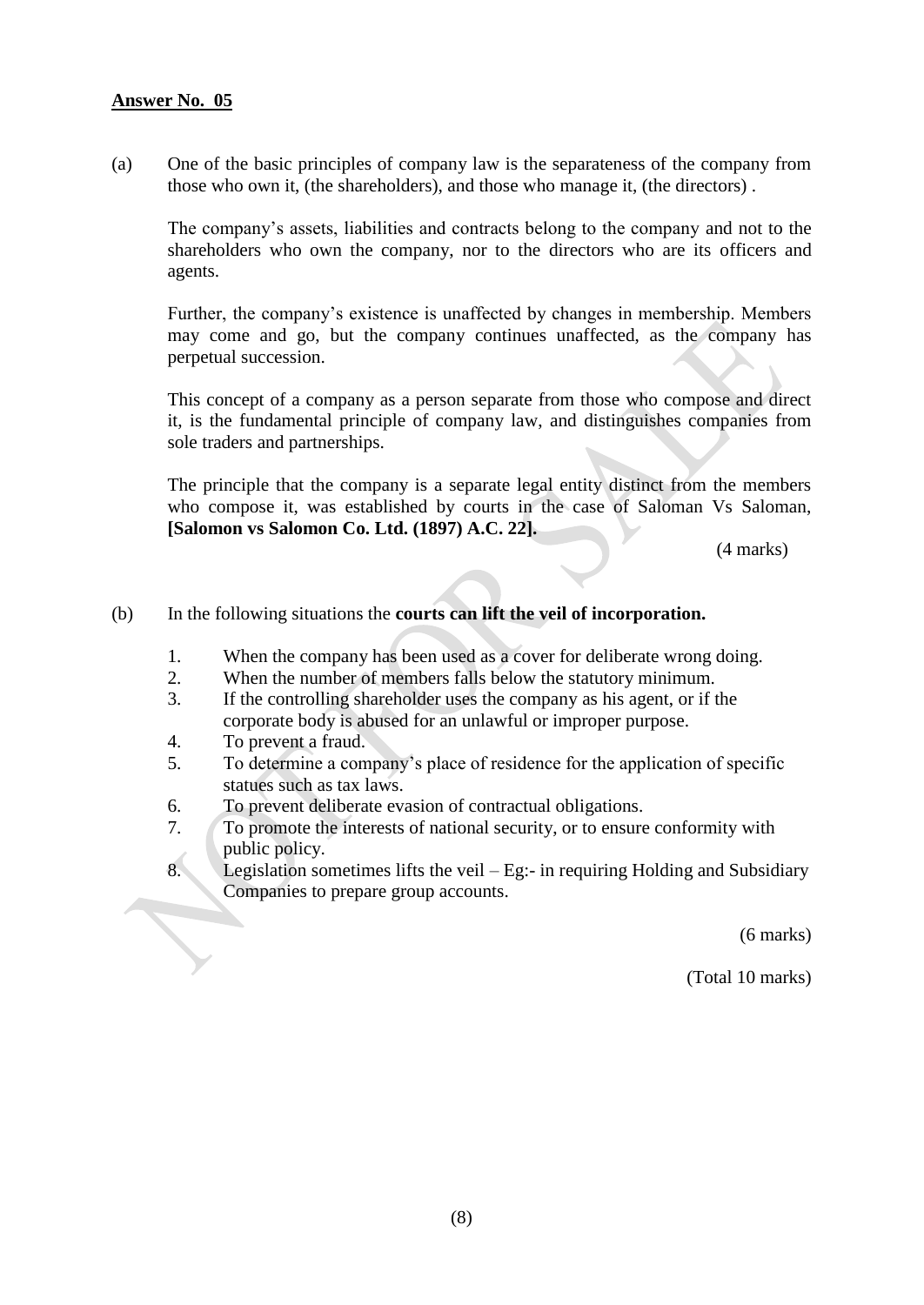(a) Once the resolution is adopted, the company must **notify the Registrar** of the change within **ten working days**.

Thereafter the Registrar will issue the company with a **new Certificate of Incorporation**, incorporating this name change. This certificate has to be collected by the company.

Thereafter the company must give **public notice** of the change of name within **twenty working days** of the change.

The public notice must be in **all 3 languages**.

(4 marks)

- (b) (i) To change the Articles of the Company. Shareholders Special Resolution. (section 15)
	- (ii) To approve the declaration of Dividends of a Company. Shareholders Ordinary Resolution. (Sections 56, 60 & 61)
	- (iii) To borrow 100 million from Prime Bank. Directors Resolution
	- (iv) To reduce the Stated Capital of the company. Shareholders Special Resolution (sections 59 & 92)
	- (v) To purchase a property in the name of the company Directors Resolution
	- (vi) To approve the year end audited financial accounts of the company. Shareholders Ordinary Resolution

( 6 marks)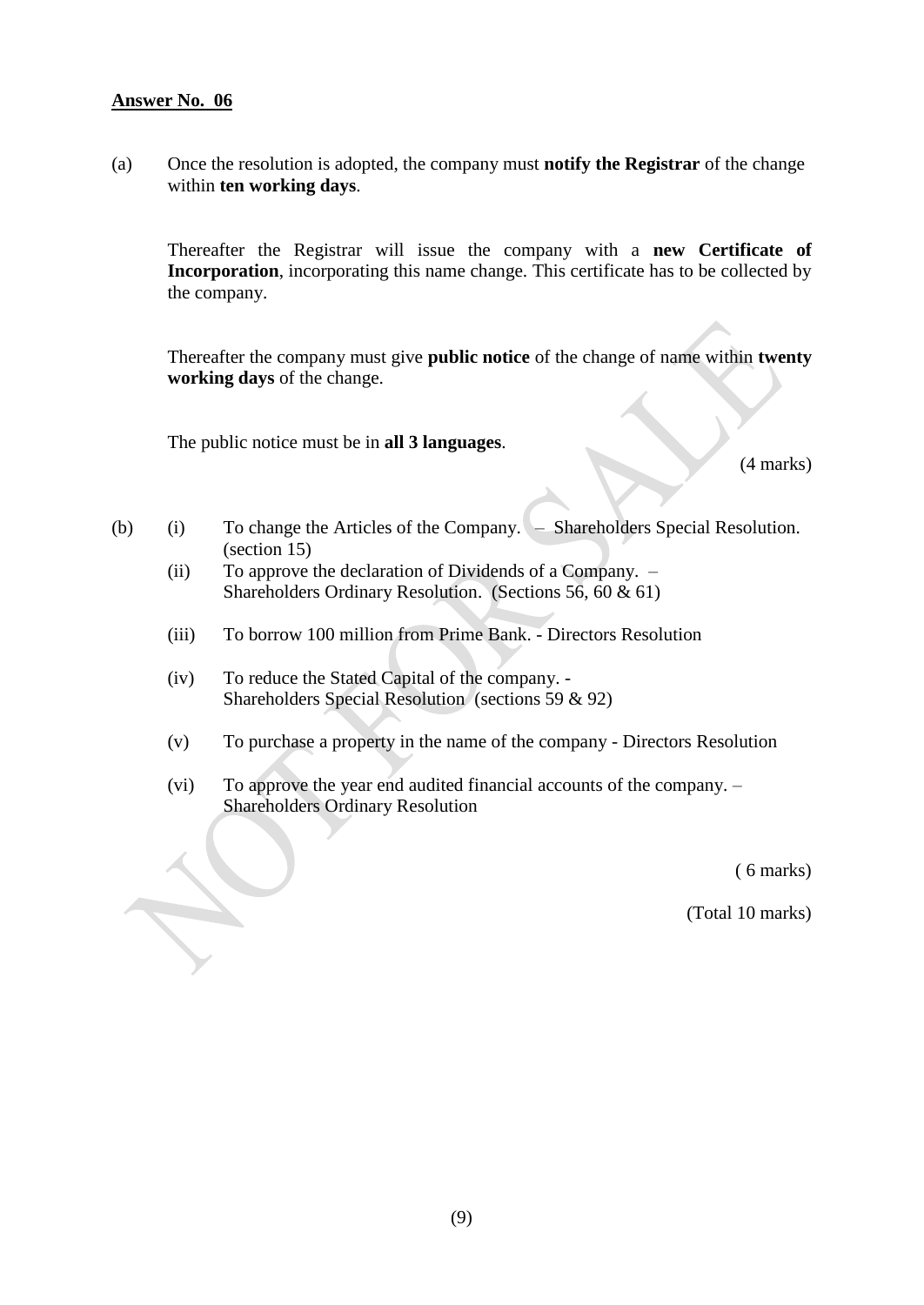(a) In the given question both Arun and Lal have been involved in two pre-incorporation contracts with "A & L (Pvt) Ltd."

Notwithstanding anything to the contrary in any law, a pre-incorporation contract may be ratified within such period as may be specified in the contract or if no such period is specified, within a reasonable time after the incorporation of such company, in the name of which or on behalf of which it has been entered into.  $[$  Sec. 23 (2)].

A pre-incorporation contract that is ratified as stated above, [Sec. 23(2)], shall be as valid and enforceable as if the company had been a party to the contract at the time it was entered into. [Sec. 23 (3)]

A pre-incorporation contract may be ratified by a company in the same manner as a contract may be entered into on behalf of a company under the Act. (Section 19).  $[Sec. 23 (4)]$ 

Therefore after incorporation, if "A  $&$  L (Pvt) Ltd." can ratify these two contracts within a responsible time, if time is not stipulated in the contract, or within the specified time frame if time frame is stipulated in the contract, then such contracts will be valid and binding on the parties.

In such an event both Arun and Lal, will be able to claim the pre-incorporation expenses they incurred from the company "A & L (Pvt) Limited."

(6 marks)

- (b) (i) A Company incorporated outside Sri Lanka; which either after the appointed date establishes a place of business in Sri Lanka OR if it has already established a place of business in Sri Lanka before the appointed date continues to have the established place of business in Sri Lanka after the appointed date.
	- (ii) A Registered Overseas Company has the same power to hold land as if it was a company incorporated under the Act.

(6 marks)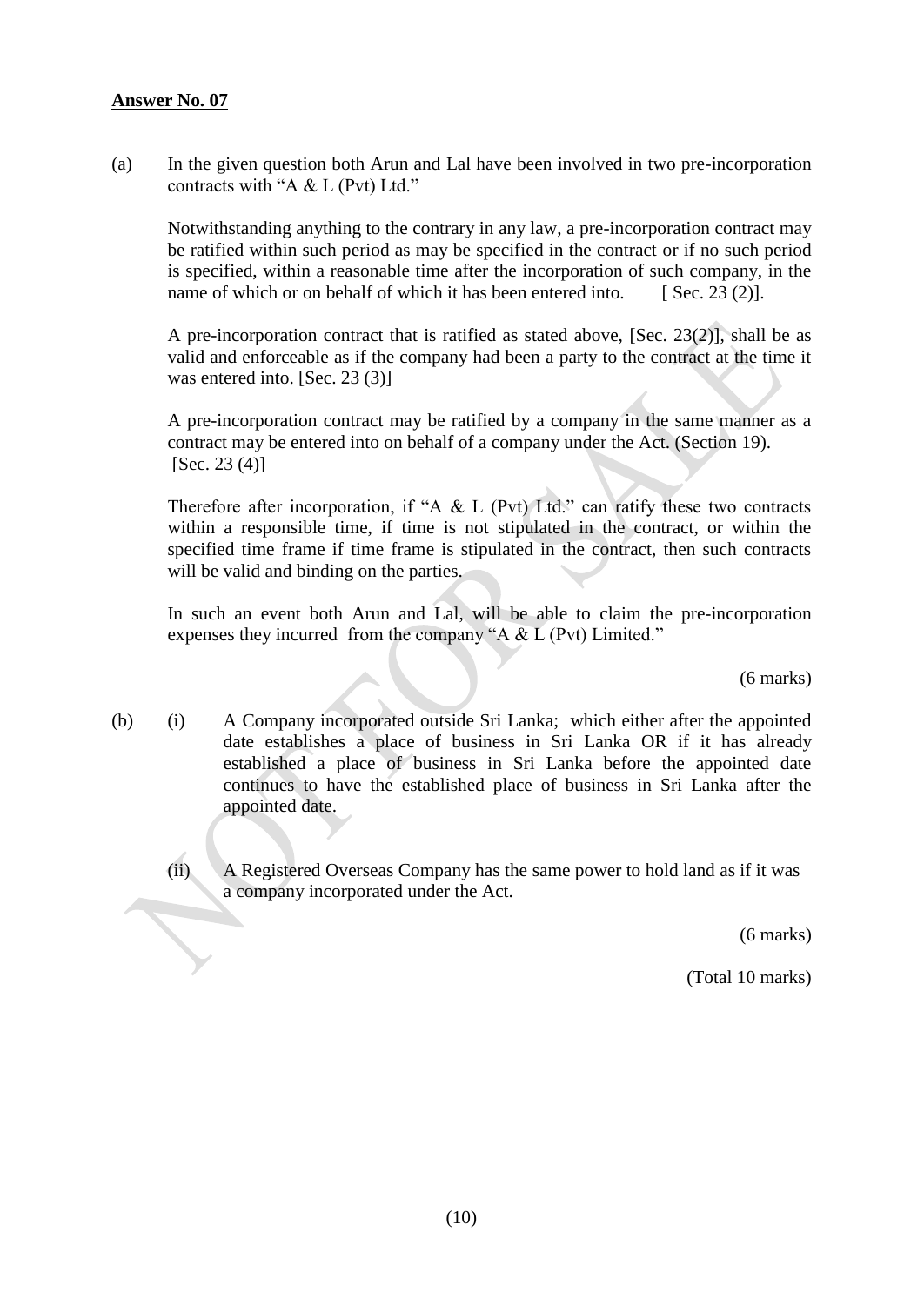A promoter stands in a fiduciary duty with the company he is forming.

A promoter cannot make secret profit out of the transactions that he enters into with the company he is promoting.

Thus it is implied that a promoter can make a profit out of its transactions with the company provided that he discloses the profit he proposes to make, to the company, before the company enters into such transaction.

Such disclosure can be made either to-

- (i) an independent Board of Directors ; or
- (ii) prospective shareholders.

If the promoter does make such secret profits, then the company may exercise any of the following options :

- Claim for damages for the breach of this fiduciary duty.
- Recover the secret profit made by the promoter.
- Cancel or rescind the contract, and recover the purchase monies paid to the promoter.

The above rules on disclosure apply to Meeran Company (Pvt) Ltd., as a promoter, in the given transaction.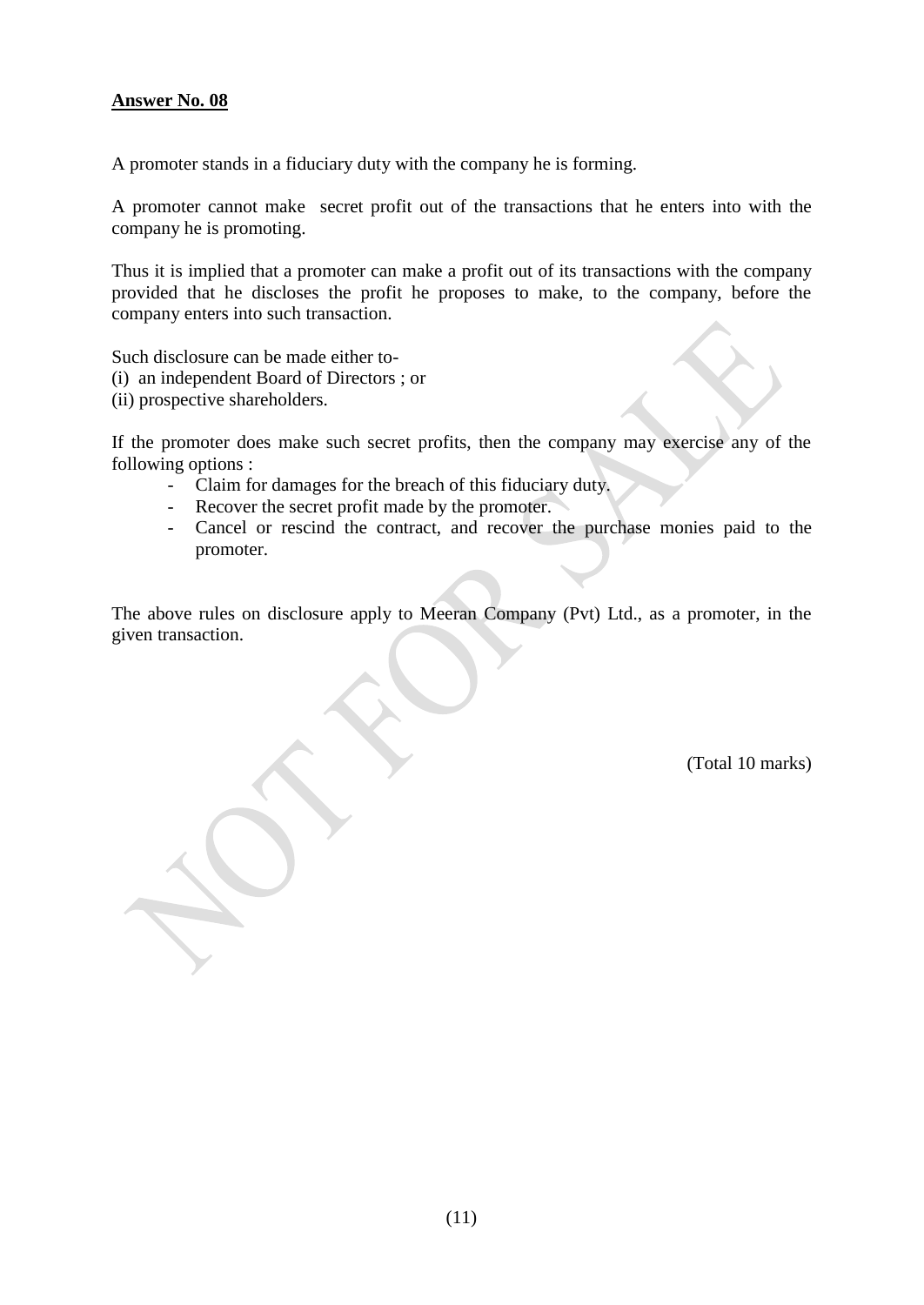(a) Under the provisions of section 210 of the Company's Act, no person shall be capable of being appointed as a director of a public company or of a private company which is a subsidiary of a public company, if he has attained the age of seventy years.

According to section 211, the appointment of a director who has attained the age of seventy years, can be valid if his appointment is made or approved by a resolution passed by the company at a general meeting which declares that the age limit referred to in section 210 shall not apply to that director.

However, any such resolution approved at a general meeting will be valid only for one year from his appointment.

Therefore if this procedure is followed, then Supun can be appointed as a director of "Exceptional PLC".

*(Section nos. are not expected)*

(5 marks)

(b) If it appears to a director that the company's net assets are less than half of its stated capital, the board must call an **extraordinary general meeting within twenty working days** of the director becoming aware of the fact.

The **meeting must be held** not later than **forty days** from the date of calling such meeting.

The notice of the meeting must be accompanied by a **report** from the board advising shareholders of the nature and extent of losses incurred, cause or causes for such losses, and the steps that the board has taken to prevent further losses or to recoup losses already incurred.

[Section 220]

(5 marks)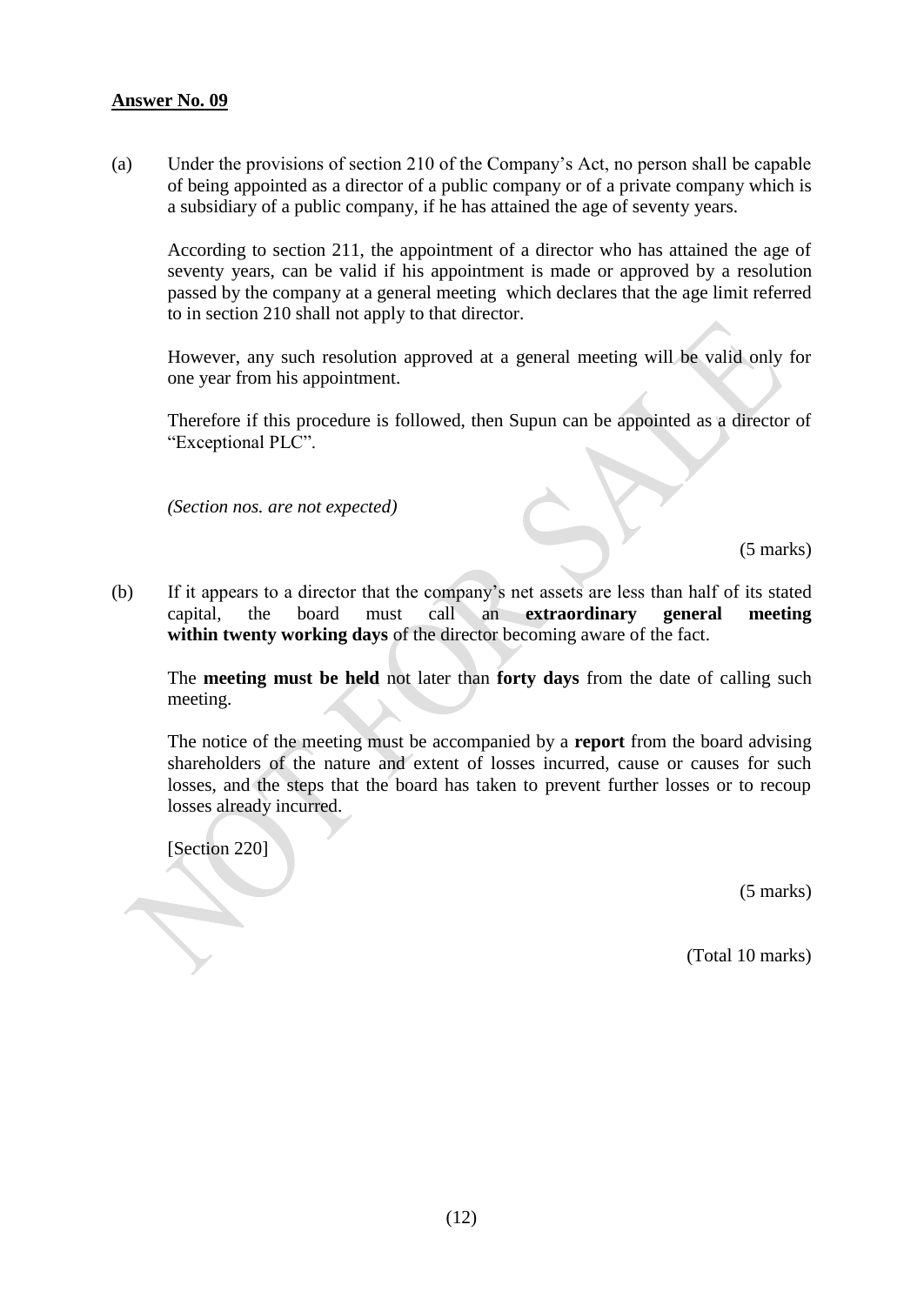#### (a) **Contents of an Amalgamation proposal - Section 240.**

Every company which proposes to amalgamate shall approve in accordance with the provisions of section 241 an amalgamation proposal setting out the terms of the amalgamation, and in particular;

- a) The name of the amalgamated company, if it is the same as the name of one of the amalgamating companies;
- b) The registered office of the amalgamated company;
- c) The full name and residential address of each of the directors of the amalgamated company;
- d) The full name and address of the secretary of the amalgamated company;
- e) The share structure of the amalgamated company, specifying the number of shares of the company ; the rights, privileges, limitations, and conditions attached to each share of the company, if different from those set out in subsection(2) of section 49;
- f) The manner in which the shares of each amalgamating company are to be converted into shares of the amalgamated company
- g) If shares of an amalgamating company are not to be converted into shares of the amalgamated company, any consideration that the holders of those shares are to receive in place of shares of the amalgamated company;
- h) Any payment to be made to a shareholder or director of an amalgamating company, other than a payment of the kind described in paragraph (g).
- i) Details of any arrangement necessary to complete the amalgamation and to provide for the subsequent management and operation of amalgamated company.

j) The date on which the amalgamation is intended to become effective.

(5 marks)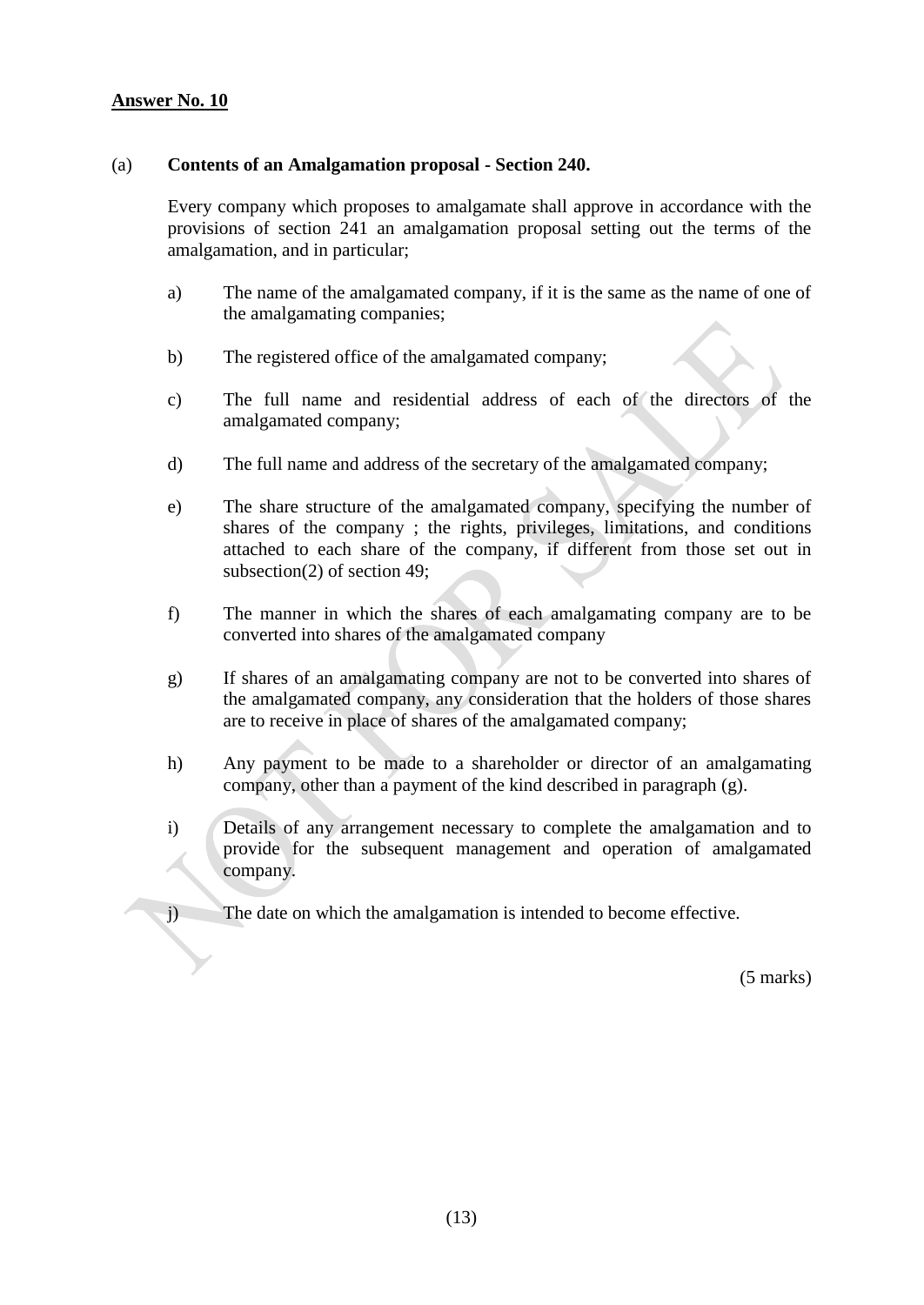- (b) (1) the approved amalgamation proposal;
	- (2) any certificates required under sub section(2) of section 241 [certificate of directors opinion] or subsection (5) of section 242 [approval by shareholders /interest group];
	- (3) a certificate signed by the board of each amalgamating company stating that the amalgamation has been approved in accordance with the provisions of the Companies Act and the articles of the company;
	- (4) a consent from each of the persons named in the amalgamation proposal as a director of the amalgamated company, to act as a director of that company, as required by section 203 [directors consent];
	- (5) a consent from each of the persons named in the amalgamation proposal as secretary of that company, as required by subsection (2) of section 221 [appointment of secretary].

(5 marks)